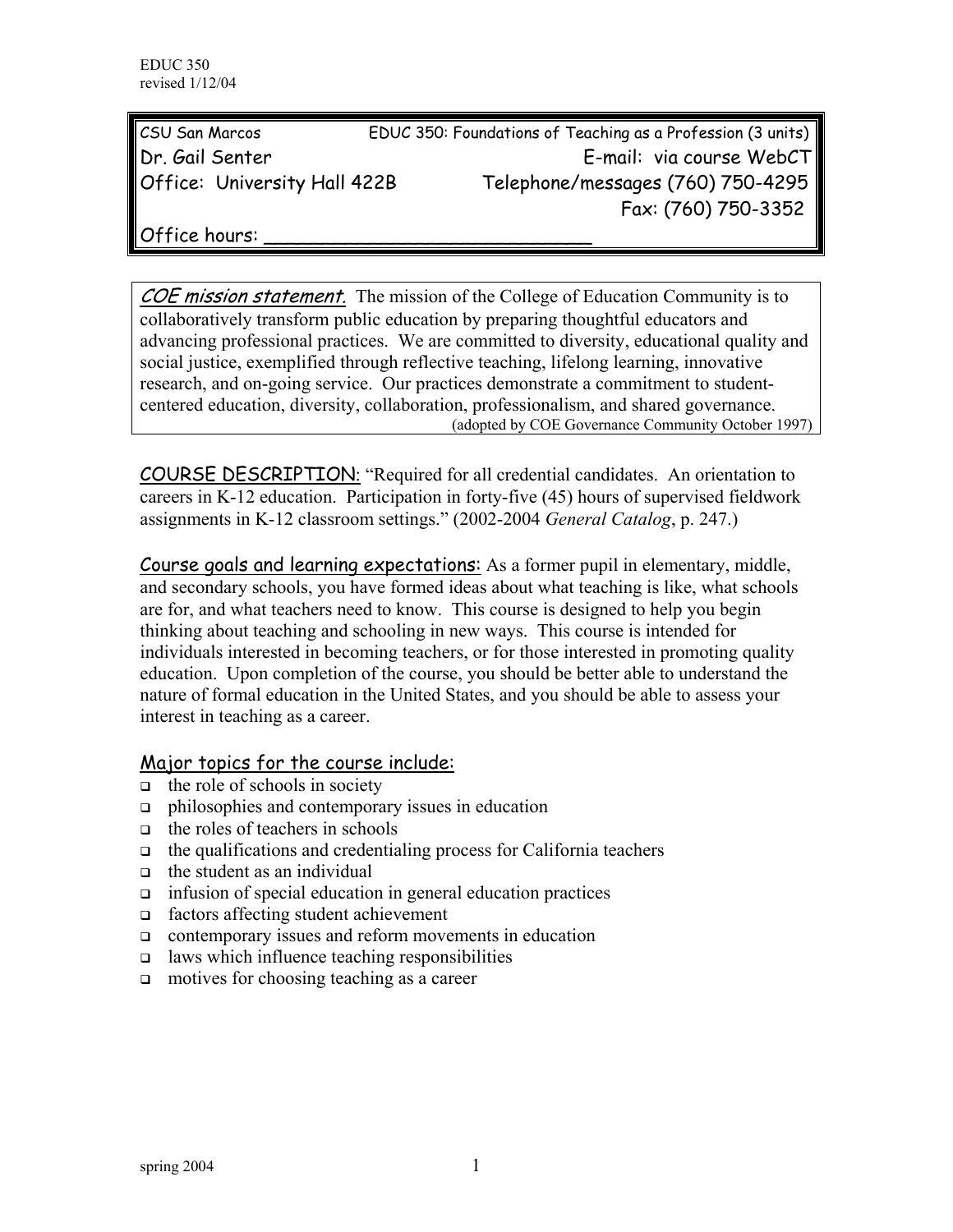# REQUIRED TEXTS:

- Armstrong D.G., Henson, K.T., and Savage, T.V. (2001). *Teaching Today.* Merrill Prentice Hall.
- Villa, Richard A. and Thousand, Jacqueline S. (1995). *Creating an Inclusive School.* Alexandria, VA: Association for Supervision and Curriculum Development. (Chapters 1, 2, 3, p. 125-135 and 162-167)
- Essay handout: Thousand, J. "Laws Related to Special Education that Affect Teachers"
- Avi. (1991). *Nothing but the truth*. Avon Books.
- Senter**.** (1999). *Custom-printed course materials*

One of the following CDE documents and a selected trade book:

- **California Department of Education.** *Elementary makes the grade*; *Caught in the middle*; *or Second to none*. Sacramento, CA. Interest/book will be confirmed second class session.
- **Trade book for book presentation** (refer to custom-printed course materials for book annotations). Book assignments will be confirmed the second class session.

# EXPECTATIONS AND PROFESSIONALISM

Teacher education is a professional preparation program, and students are expected to adhere to standards of dependability, confidentiality, academic honesty, and writing achievement.

Regarding attendance: Due to the dynamic and interactive nature of courses in the COE, all students are expected to attend all classes and participate actively. Absences and late arrivals/early departures will affect the final grade. COE policy states: "At a minimum, students must attend more than 80% of class time, or *s/he may not receive a passing grade for the course* at the discretion of the instructor." *(COE policy adopted 1997)*  Given the weekend format for this course, "class session" will equate loosely to 2-3/4 hours. If you miss two class sessions or are late (or leave early) for more than three sessions, you cannot receive a grade of A. If you miss three class sessions, your highest possible grade is a  $C_{\tau}$ . A minimum grade of  $C_{\tau}$  is required in EDUC 350 to qualify as prerequisite for admission to the CSUSM teacher credential program. If extenuating circumstances occur, please contact the instructor as soon as possible. Attendance will be recorded by the instructor on nametags distributed at the beginning and collected at the end of every class meeting.

Punctuality. Please be on time to class and return promptly from breaks, ready to work. Dependability. Come to class prepared to discuss readings and to participate actively in discussions. When involved in team projects, share your resources and accept responsibility and accountability for the final outcome by fulfilling your obligations. Collaboration. Work together in a supportive and mutually beneficial way.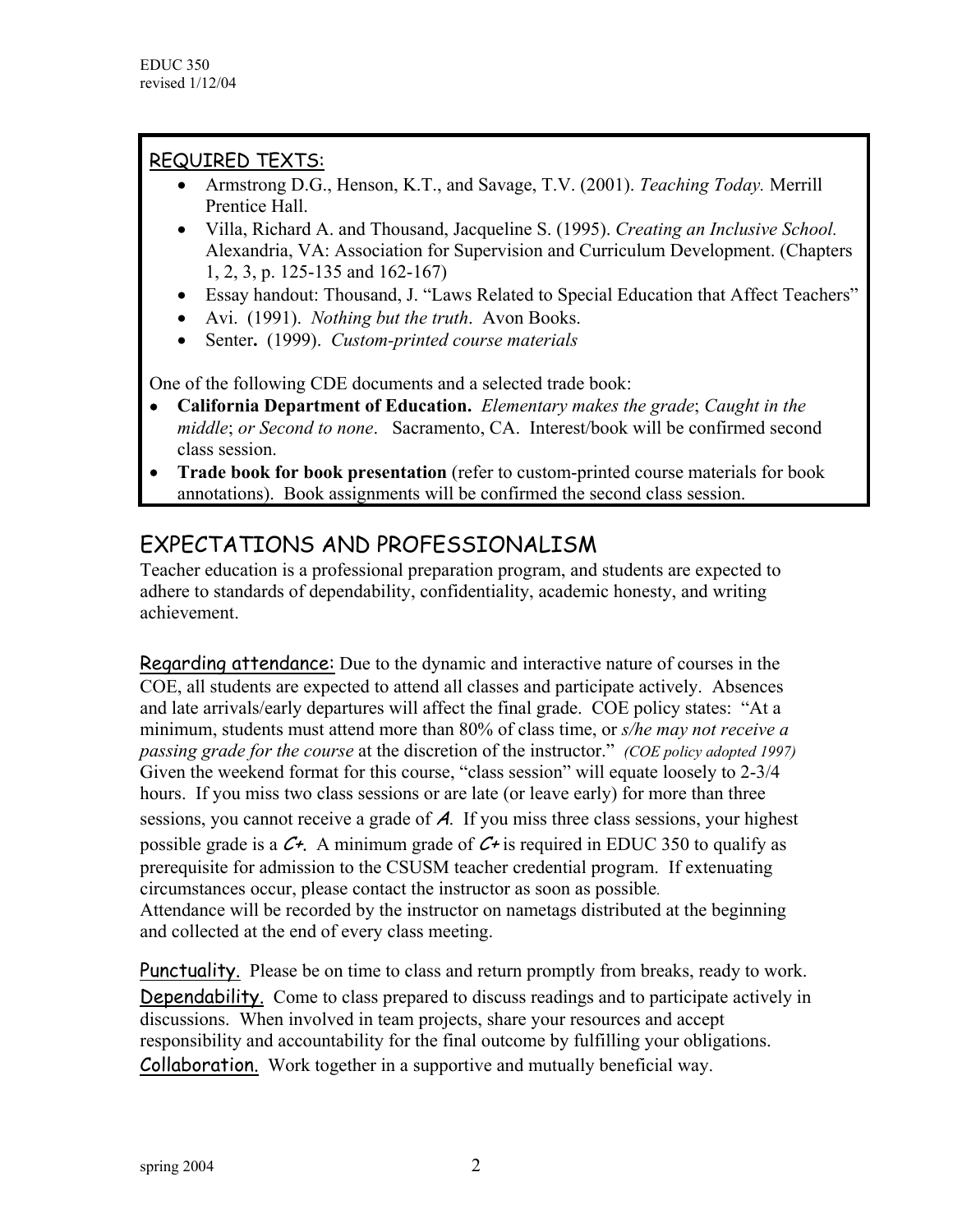Regarding cell phones and pagers. Please turn off phones and pagers or set to vibration before entering the classroom.

Regarding assignments. Because it is important for teachers to be able to effectively communicate their ideas to students, parents, colleagues, and administrators, writing that is original, clear, and error-free is a priority for the College of Education. Students are responsible for all assignments, and it is expected that work will be turned in on time. Dates for presentations and written assignments appear on the tentative course calendar in the course materials. Absences do not affect due dates. Additionally, keep personal copies of all written work.

Please be prompt with your work. The highest score late work will earn is  $B_{+}$ , and may be returned without comment/critique. (Scores will be given on a sliding scale over a maximum two-week acceptance period, and will not be accepted after that period.) *\*\* A minimum grade of C+ is required in EDUC 350 to qualify as prerequisite for admission to the CSUSM teacher credential program.*

Regarding Below Standard Work. Students who earn a grade lower than **B-** on a paper may be invited to rewrite it, with prior approval from the instructor. (I will make a note on your original work. Rewrites are limited to one assignment per student. The rewrite, along with the original work, will be due one week after the original paper is returned to the student. *Note:* Both grades will be averaged; consequently, reworked papers will not be eligible for an **A** grade.

Regarding Academic Honesty. Refer to *General Catalog 2002-2004*, page 317, for University policy regarding academic honesty.

#### General expectations for written assignments:

You may use the services of the Writing Center to assist you in producing graduate-level papers. In general, the following expectations apply to all written assignments:

- content quality and clarity: depth and breadth, reflection and insights, scholarly discussion
- writing quality and clarity, including mechanics, spelling, grammar, appropriate language. (Continued errors, as well as sexist and/or racist language are inappropriate and unacceptable.)
- appropriate use of respectful, person-first language in all written and oral assignments and discussions (e.g., "student with autism" rather than "autistic student"—refer to custom resource book for additional information regarding objections and preferred language)
- overall appearance, completeness, timeliness, and inclusion of cooperative worksheet and/or other appropriate forms
- all assignments, except for in-class work such as quick writes and peer journal responses, are to be typed, double spaced.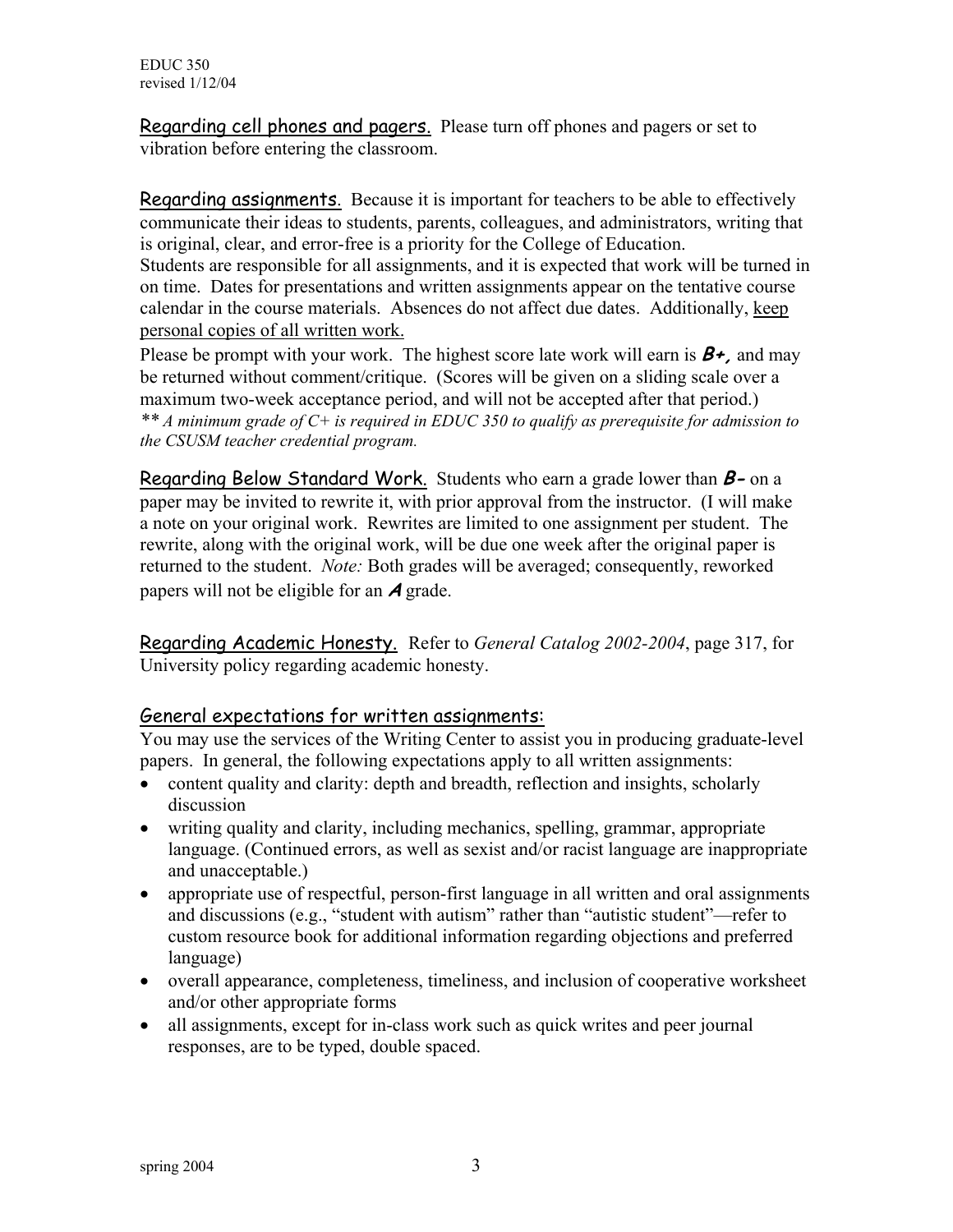#### Holistic criteria for grading assignments:

- A Outstanding work on assignment; excellent syntheses of information and experiences; great insight and application; excellent writing.
- B Completion of assignment in good form with good syntheses and application of information and experiences; writing is good.
- C Completion of assignment; adequate effort; adequate synthesis of information and application of information and experiences; writing is adequate.
- D Incomplete assignment; inadequate effort and synthesis of information; writing is less than adequate.

General Grading Scale:  $A = 100-93\%$   $A = 92-90\%$  $B = 89-87\%$  B = 86-83% B = 82-80%  $C+= 79-78%$ *\*\* A minimum grade of C+ is required in EDUC 350 to qualify as prerequisite for admission to the CSUSM teacher credential program.* 

| <b><i>QUICK SUMMARY:</i></b> COURSE REQUIREMENTS and EVALUATIONS |                                                              |
|------------------------------------------------------------------|--------------------------------------------------------------|
| 5%                                                               | mini presentation: people, concepts, events, court cases     |
| 15%                                                              | contemporary issue: inquiry and debate book presentation     |
| 15%                                                              | school law and diversity                                     |
| 15%                                                              | book presentation                                            |
| 15%                                                              | initial philosophy of teaching statement                     |
| 15%                                                              | field experience/reflections                                 |
| 20%                                                              | participation, in-class activities, attendance, quick writes |

| Please consider this: "The standard of excellence on any job site is defined by the |            |
|-------------------------------------------------------------------------------------|------------|
| sloppiest piece of work that you will accept."                                      | (F. Jones) |

ASSIGNMENTS and ASSESSMENTS FOR EDUC 350 (refer to WebCT and course resource materials for specific assignment details and expectations, and sample forms).

Readings.Textbook and supplemental readings provide the foundation for class discussions, participation, and assignments. Additional readings that relate to class content also may be assigned. EDUC 350 is organized loosely by topic. Pace yourself with your readings and come to class prepared to demonstrate your understandings of the readings in a variety of ways, such as journals, quick writes, and *Circle the Sage* presentations*.*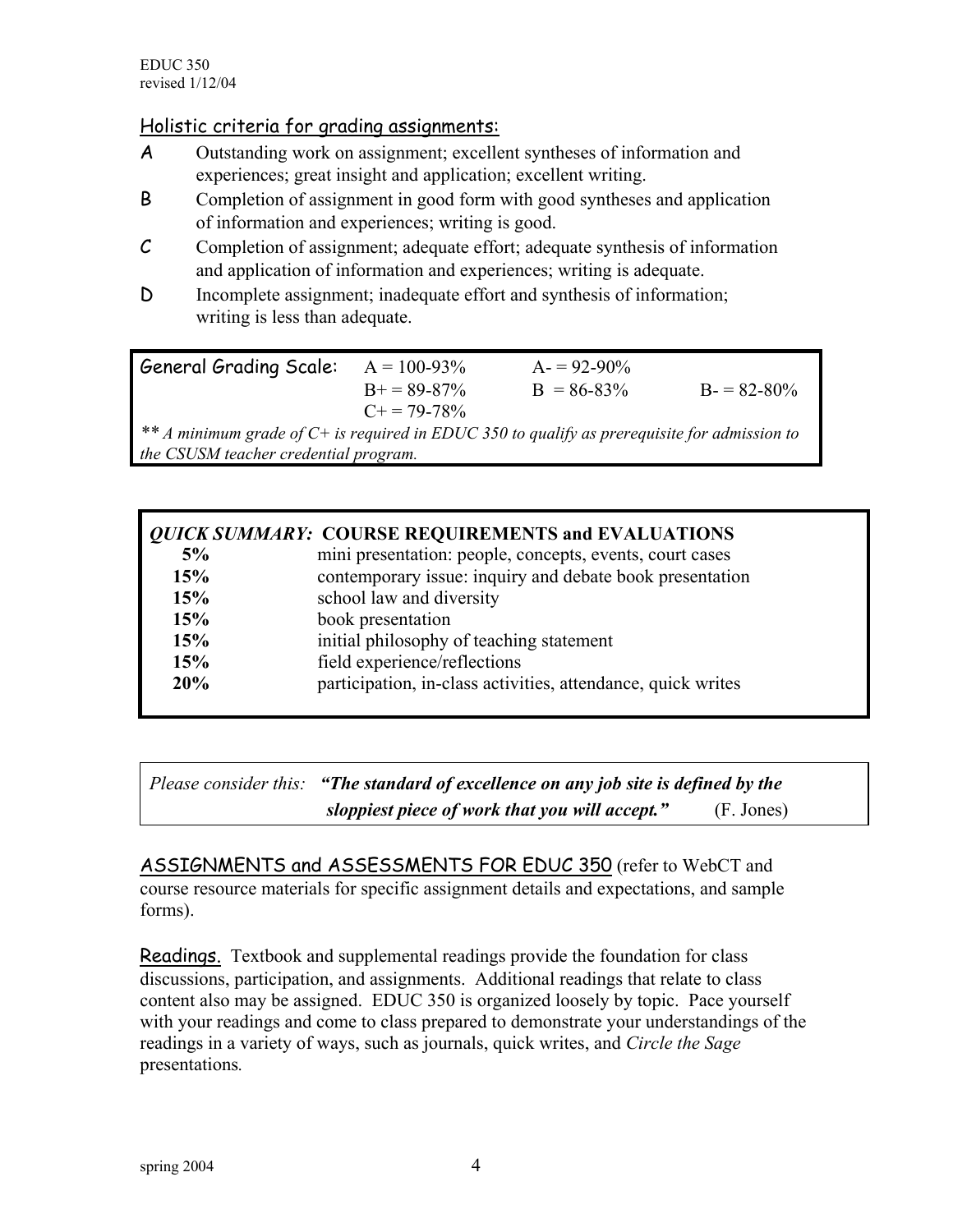EDUC 350 revised 1/12/04

#### Minimum 45 hours supervised fieldwork and journal entries (15%).

Record log due, if possible, by 3/6/04 (*Note*: if extra time is need to complete the 45 hour observation requirement, the record log *must* be submitted no later than 4/30/04). During the course, students participate in forty-five (45) hours of supervised fieldwork assignments in a variety of public school classroom settings. Approximately half of your time should be spent in one teacher's classroom, and the remainder of the time should be distributed among other classrooms. [A recommendation, usually from the classroom teacher where most of the fieldwork is completed, as well as a Field Experience Form/log with documented hours and teacher verification, are requirements for admission to the CSUSM Teacher Credential programs. Also, a minimum grade of  $C<sup>+</sup>$  in this course is required for program admittance.

*Suggestion:* Because the College of Education requires documentation forms for program application, make an appropriate number of copies of your field experience record log so this documentation is available to all interested parties.

Journal entries for school observations. 15 journal entries are to be posted to WebCT by specific due dates (check the course calendar). These journals are to reflect different settings and experiences of your field observations, and are to be read/critiqued by assigned peers. In order to better pace this activity for everyone (students and peer readers) five entries will be reviewed and posted at a time. Remember, these are to be interactive journals with peers. Details regarding expectations, procedures, and peer responses to these journal discussions will be presented in class.

Mini-chat presentation (5%), to begin 1/30/04. This time-limited oral presentation activity gives students a brief opportunity to be the teacher and to practice basic public speaking skills while in that role. For these presentations *(limited to 3-5 minutes),* students will identify, define, or explain persons, concepts, events, court cases, and terms of consequence that affect education and schooling.

**Contemporary issue:** inquiry/debate/discussion (15%), due 2/21/04. After referring to *Phi Delta Kappan's* Gallup Poll and Armstrong chapter 13, teams will investigate an issue or problem that presently affects education. General topics will be identified the second class meeting, and students will be expected to gather current newspaper articles or editorials (public media as opposed to commentaries by "education experts") related to a selected issue/concern. *Idea:* The inquiry should begin with specific focus questions generated by the team in response to the investigations. Students then will formulate a clear question and respond with their information in the form of a debate or discussion.

- Class Presentation: It is anticipated that each issues presentation will take approximately 30 minutes, and discussion will follow (for total allotted time of one hour).
- Written portion of project: Prior to their presentations, teams will submit to instructor for review one written project with the following components: (a) a composite two page typed abstract of the multiple sides of the issue or concern, (b) individual reflections regarding relevance and personal thoughts, and (c) a balanced, composite reading list (12-15 references in bibliographic form, only four of which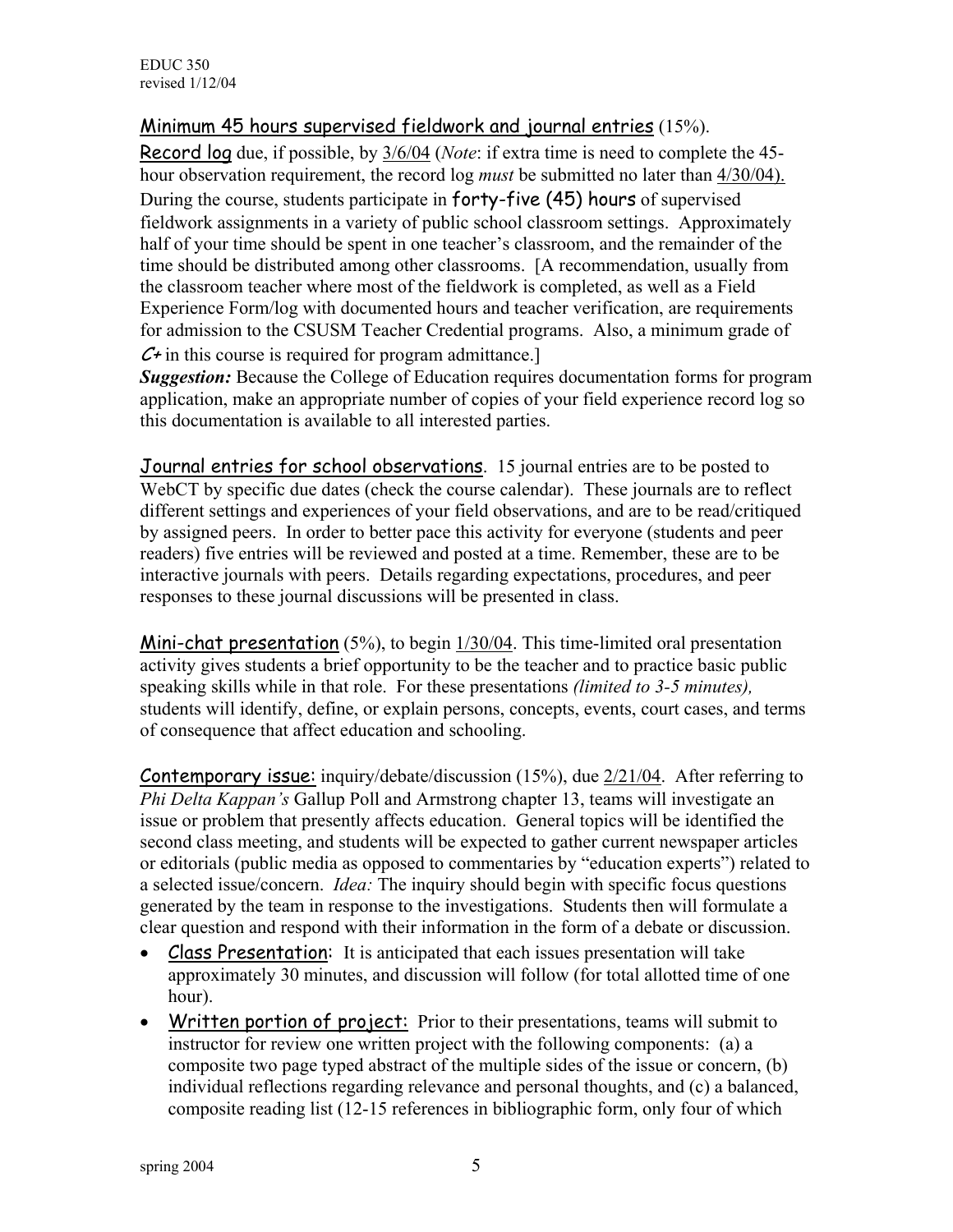may be web sites). The bibliography also is to be posted to discussion board on the day of the debate/discussion for reference by other class members. Additionally, a completed *cooperative worksheet(s)* must be submitted for this activity. If members concur, one completed collaborative worksheet with every member's signature indicating this consensus will suffice; otherwise, individually completed worksheets must be submitted when the presentation and written paper.

School Law and Diversity: (15%), posted by 2/20/04 to course mail. After investigating numerous court cases and laws that affect schools and schooling, students will briefly summarize and explain the relevance and/or implications of five laws or court cases that they perceive to be the most important. At least one of the five cases must relate to special education law.

Book presentation/paper (15%), due 3/6/04. Refer to course materials for annotated book list. Book assignments will be confirmed the second class session.

 *Re presentation:* Teams of 3-5 members will *show* the selected book through a skit, collage, poster presentation, or some other creative method (15-20 minutes).

 *Re written report*: Teams will submit to the instructor a concise, collaboratively written report that briefly summarizes the book and connects its message to education today. The written report also will include a succinct critique by each group member. Additionally, *cooperative worksheet(s)* must be submitted with the written report. If members concur, one completed collaborative worksheet with every member's signature indicating this consensus will suffice; otherwise, individually completed worksheets must be submitted when the presentation and written paper. The group portion of the grade (10%) will be based on the presentation and collaborative section of the written report; an individual portion of the grade (5%) will be based on the individual critique/comments.

Initial philosophy of teaching statement: (15%). Drafts should be available for peer comments by 2/21/04. "Final" philosophy statements are due 3/6/04. Given their view of the social context of schooling for  $21<sup>st</sup>$  century inclusive, multicultural society, students will prepare an essay that articulates their personal philosophy of teaching. These philosophies will be dynamic statements that are likely to change with student experiences. Descriptions of both the EDUC 350 and EDMS 512 (refined) philosophy statements are included in the course *Resource* book.

## OTHER ACTIVITIES.

Quick writes. Quick writes are in-class, time-limited reflective writings to a specific topic. They may be used to focus attention to the assigned readings, to direct reflective/ reactive thinking, and to provide individual writing samples of students applying to the CSUSM teacher education program. Students will write to several unannounced prompts during the term.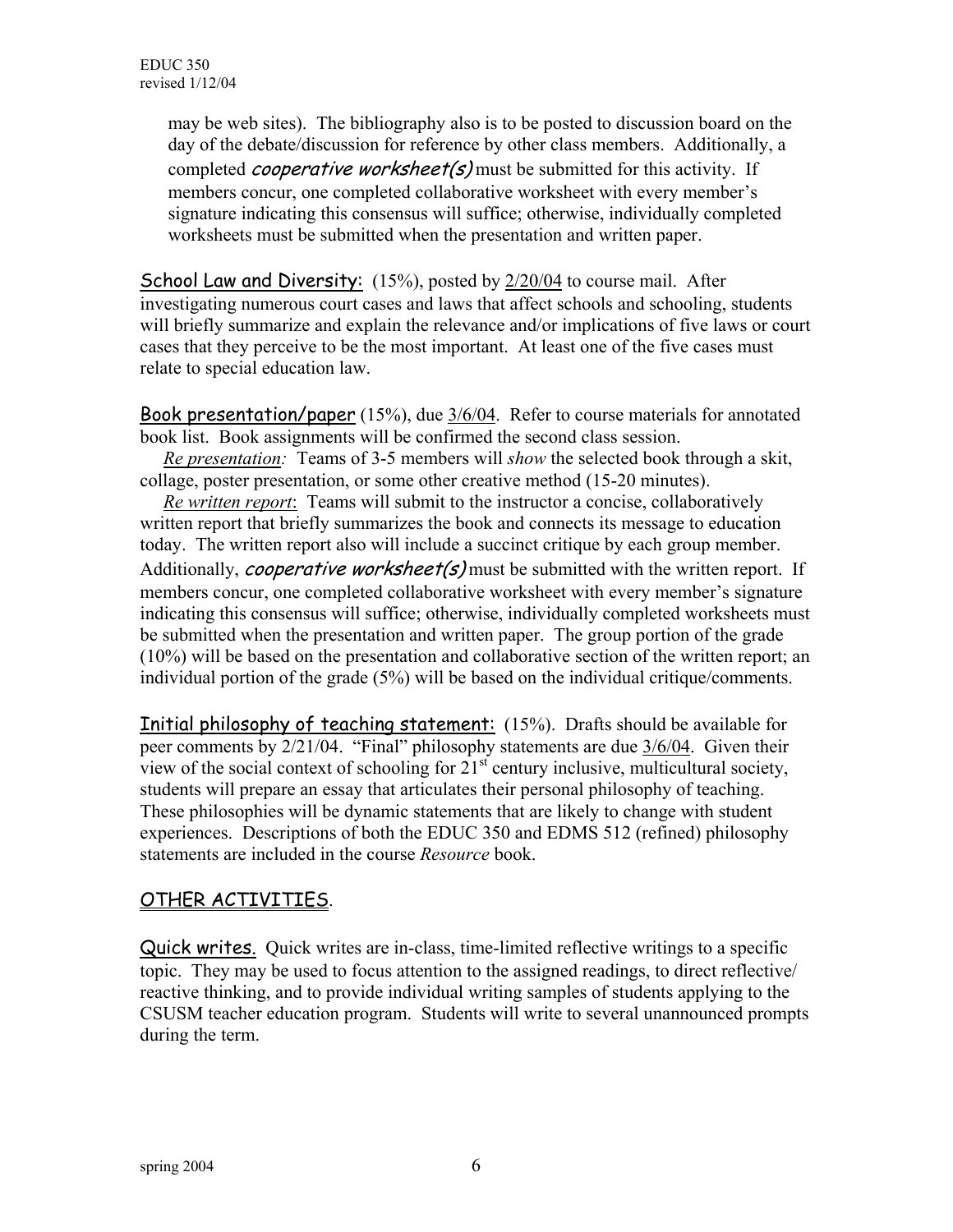F.A.T. City: Students will view sections of the video *F.A.T. City*, and engage in activities that will deepen their understanding of the challenges of having a learning disability and the potential impact of a disability on a person's schooling and life.

Credo: After reading an assigned chapter in *Creating an inclusive school* and watching the short video *Credo for support*, students will discuss the sections of the video and the verses of the written text.

Nothing but the truth: Students are to read the book prior to  $3/5/04$ .

Movie: Sometime during the semester, but prior to 2/20/04, students are to view a movie (refer to course *Resource* book for title options), giving close attention to the culture of the school and the representation of the teacher(s).

| Class Norms                          |
|--------------------------------------|
| Honor time                           |
|                                      |
| Take responsibility for              |
| your own learning and comfort        |
|                                      |
| Participate actively                 |
|                                      |
| Honor learning styles                |
|                                      |
| Observe "quiet sign," "quiet signal" |
| Have fun!!                           |
|                                      |